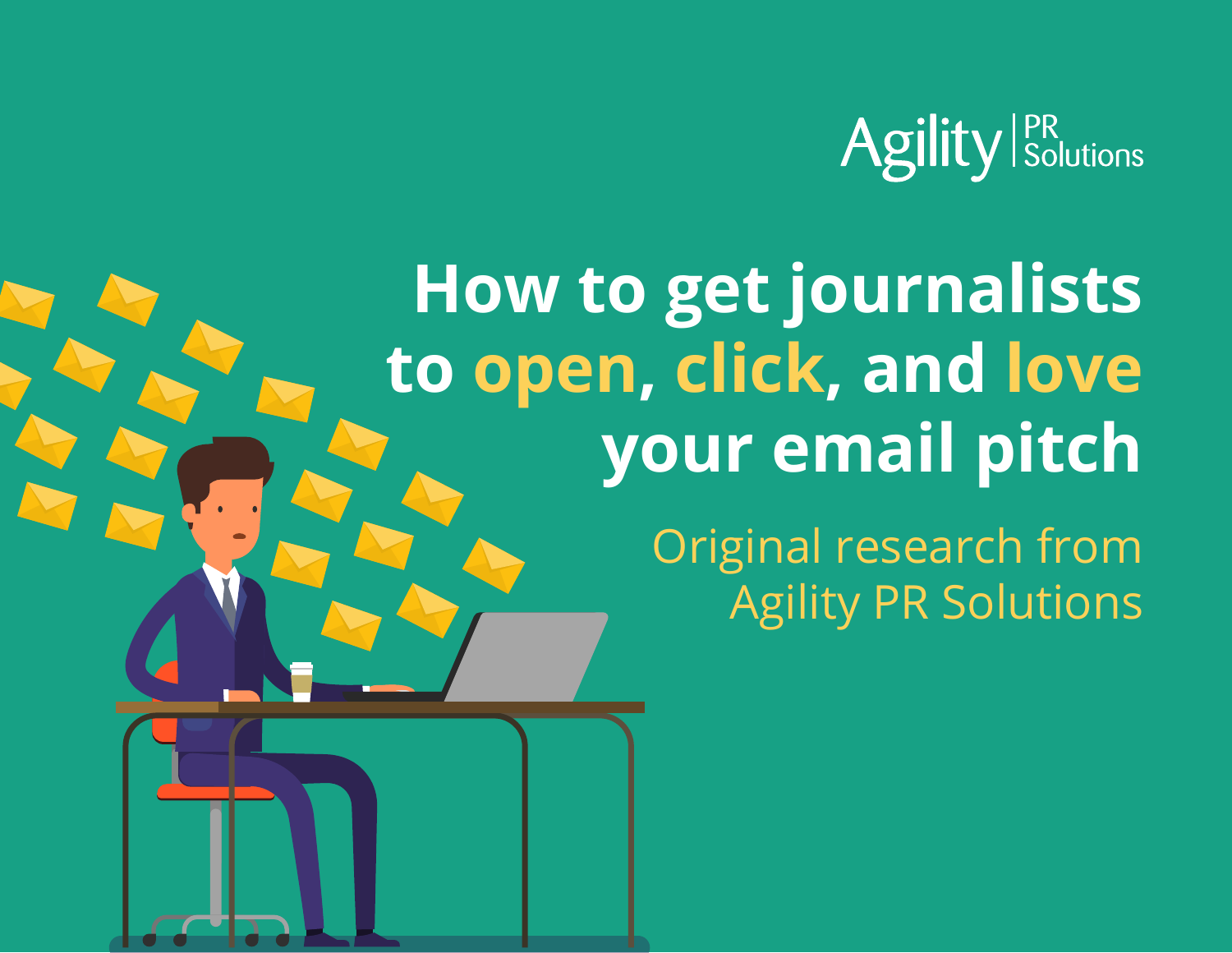## **Journalists get a dizzying number of email pitches.**

[One 2017 report](http://content.agilitypr.com/media-blueprint) found that nearly half of all journalists worldwide receive more than 25 email pitches *a day*, while producing fewer than 25 pieces *a month*.

The math just doesn't add up. The odds of getting your pitch noticed and picked up are stacked against you. Getting your message out to the masses isn't an uphill battle, it's an uphill war.

This guide is going to help you win that war.

Here's how.

[Our media database](https://www.agilitypr.com/our-solutions/media-database/) includes a distribution tool, meaning after you find your ideal influencers and add them to your media list, you can fire off emails to them from right inside the platform. One offshoot of this is that a lot of emails get sent through our platform.

A lot.

Like an average of 103,613 every weekday.

So, we did what any self-respecting database provider would do: we took a good look at the numbers, found the distributions that had performed exceptionally, and approached those companies and agencies that earned the highest open rates and clickthrough rates to find out how they did it.

What you have here is the evidence you need to change the way you do email pitching. When all is said and done, and you flip the last page of this guide, you'll have the knowledge it takes to stand out in the crowd and get your emails opened and engaged with by journalists. What we're saying is, you'll basically be invincible.

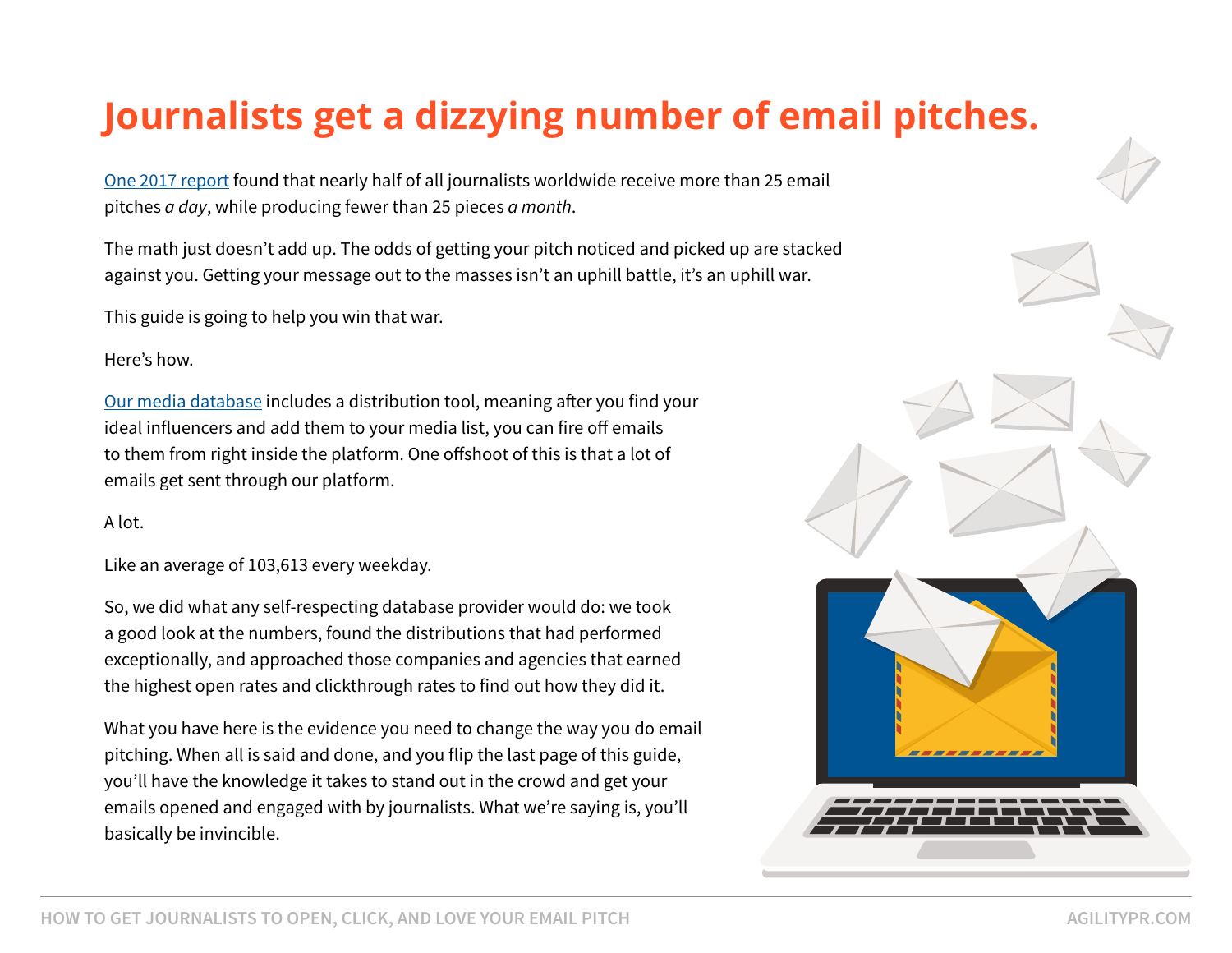## **SECTION 1: EMAILS WITH TOP OPEN RATES**

**After identifying those email distributions with the highest open rates, we dug into why, looking for both general email best practices as well as any patterns specific to PR emails.**

This is what we analyzed:

**1**

**4**

- Length and nature of the subject line
- Whether the *from* address was a personal or a general one, *eg.* info@abccorp.com **2**
- The day and time at which it was sent **3**
	- The number of recipients

What you're about to read may shock and disturb you. But it's much more likely to be nice and enlightening.

We found that the distributions with the highest open rates, had much in common. For example, without fail, they were always sent from a personal email account. There's something warming about receiving an email from a real person rather than a general "info@" account. And it seems journalists would agree.

We took the emails with the highest open rates, analyzed and pored over them, and came to a few other conclusions too. Here are...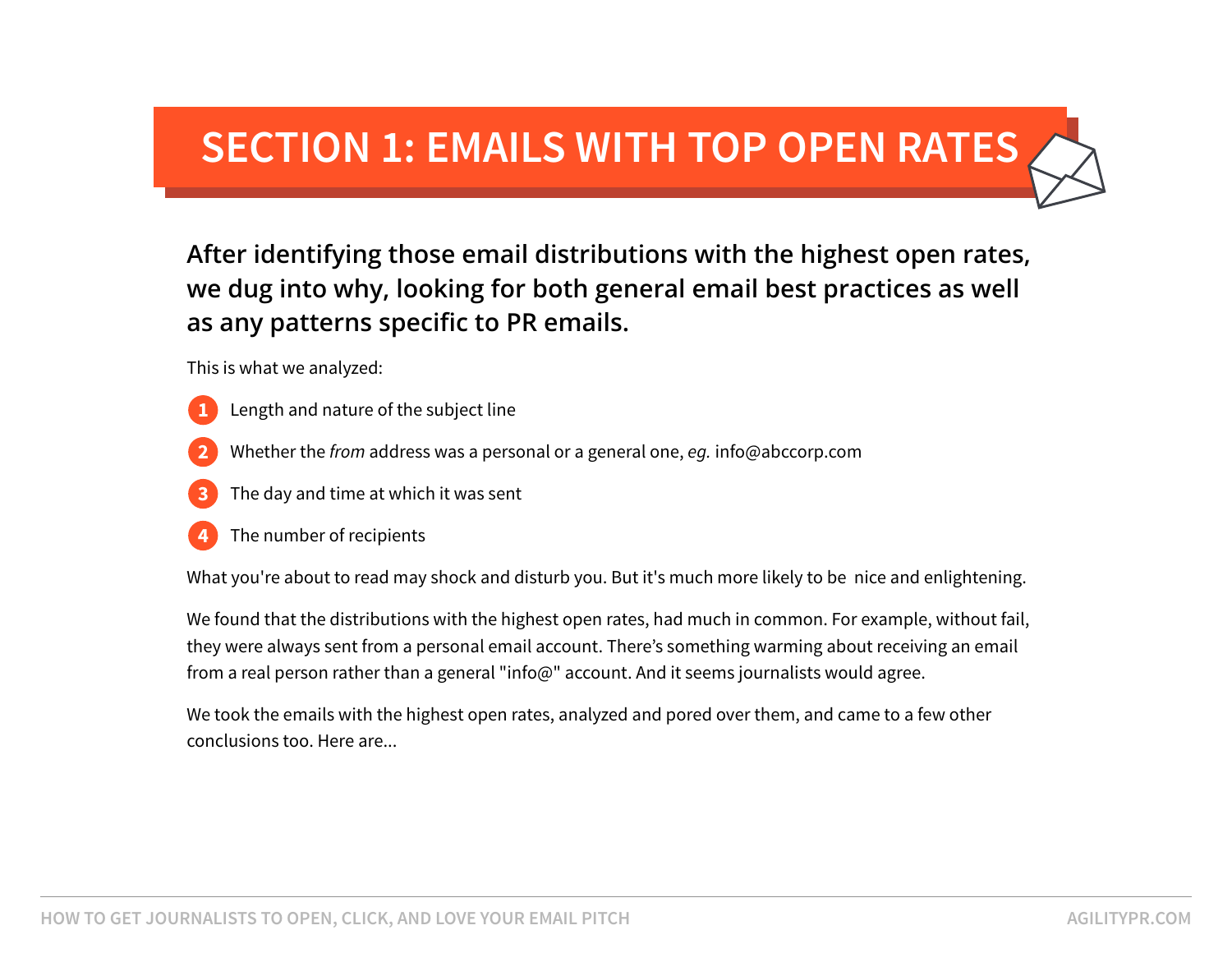## **4 WAYS TO IMPROVE YOUR OPEN RATES**

**1** There is a subject line sweet spot. Subject lines ranged from 136 characters at the high end all the way down to 29 at the low. And get this: nearly 60% of the distributions that made this list contained something along the lines of "Follow-up" or "Re:" or "Additional info" in the subject line, leading us wily analysts to theorize that maybe, just maybe, **the secret to earning astronomical open rates is to send a second email for every pitch.**

Aim for a subject line of 60-75 characters, and, when it makes sense, include a reference to a previous distribution.

The *from* address was personal. Always personal. **2**

Don't you dare send it from a general email account!

 The days of delivery varied — as would be expected but one in particular shone above the rest: Monday. As for time of day, it's all about mid-afternoon. **3**

If good open rates are what you're after (and let's face it, who isn't?), send your distribution at 3:53 in the afternoon on a Monday.

### **▼ Monday**

**Jayne Brooks 2**

**Follow-up: "Massive tech unveilings at 3rd Annual XOP-Fest" 3:53 PM** 480 booths from 105 countries, and we still couldn't have expected this kind ...

**▼ Friday**

### **Emily Richett**

**"Beer City, USA" Releases Dining Options for Month-Long ... 6:55 PM** Nearly 50 "Cool Brews. Hot Eats." Menus Revealed. Featured items include ...

### **Matt Glass Re: Clark Carlisle's Return to Liverpool**

**11:15 AM**

**3**

Carlisle returned to Liverpool today for the first time since having the intenti...

We found there was no clear answer when it comes to the optimal number of recipients, but we did notice that larger media lists had lower open rates but greater potential for total number of pickups. The distributions with the highest rates, on the other hand, were those that targeted very few journalists. Makes sense, right? **4**

This is personal and depends on the type of news you're pitching. If it's niche, a smaller list would be best. Huge breaking general news? Go big.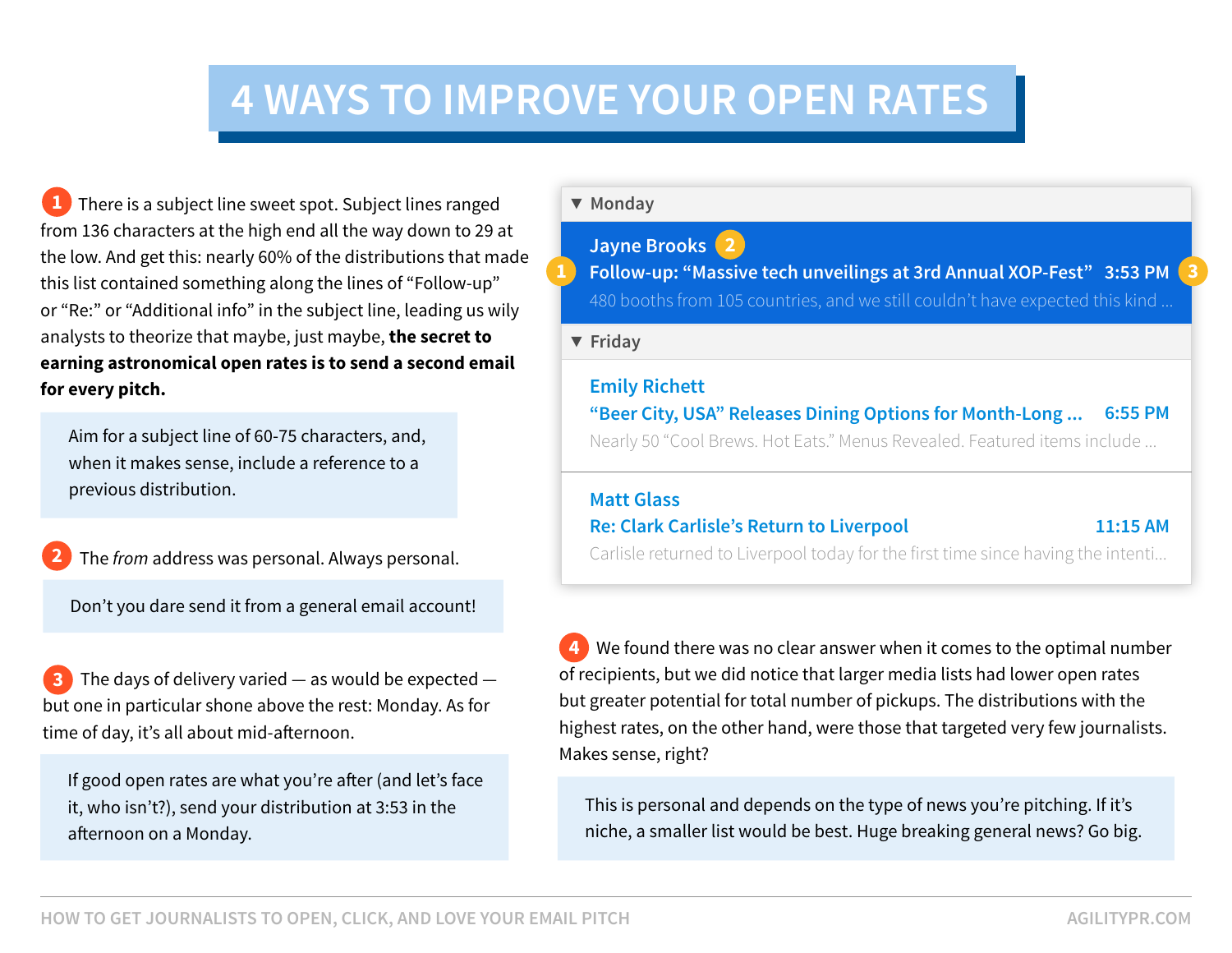### **Tidy lists and keeping it concise**

**PRO TIP**<br> **Tidy lists and keeping it concise**<br>
The first thing to remember when aiming for a high open rate is<br>
ensuring your distribution lists are up-to-date with relevant conta<br>
When it comes to this, there's no substi The first thing to remember when aiming for a high open rate is ensuring your distribution lists are up-to-date with relevant contacts. When it comes to this, there's no substitute for a reliable database like the one from Agility PR Solutions.

Bearing in mind how many other emails journalists receive on a dayto-day basis is also key. Ensuring you get your pitch across in a to-thepoint, concise way is essential. This is where the preview text shines. We don't even include a 'Hope you are well' in our press release distributions; when a journalist sees that pop up in the corner of their computer, why would they be inclined to click the notification and open the email? Instead, we summarize the pitch into a short, snappy sentence and lead with this to entice the journalist to open the email and read on.



**Jayne Brooks, [Proactive International PR](http://proactive-pr.com/)**

**[ sender of the email with the top open rate ]**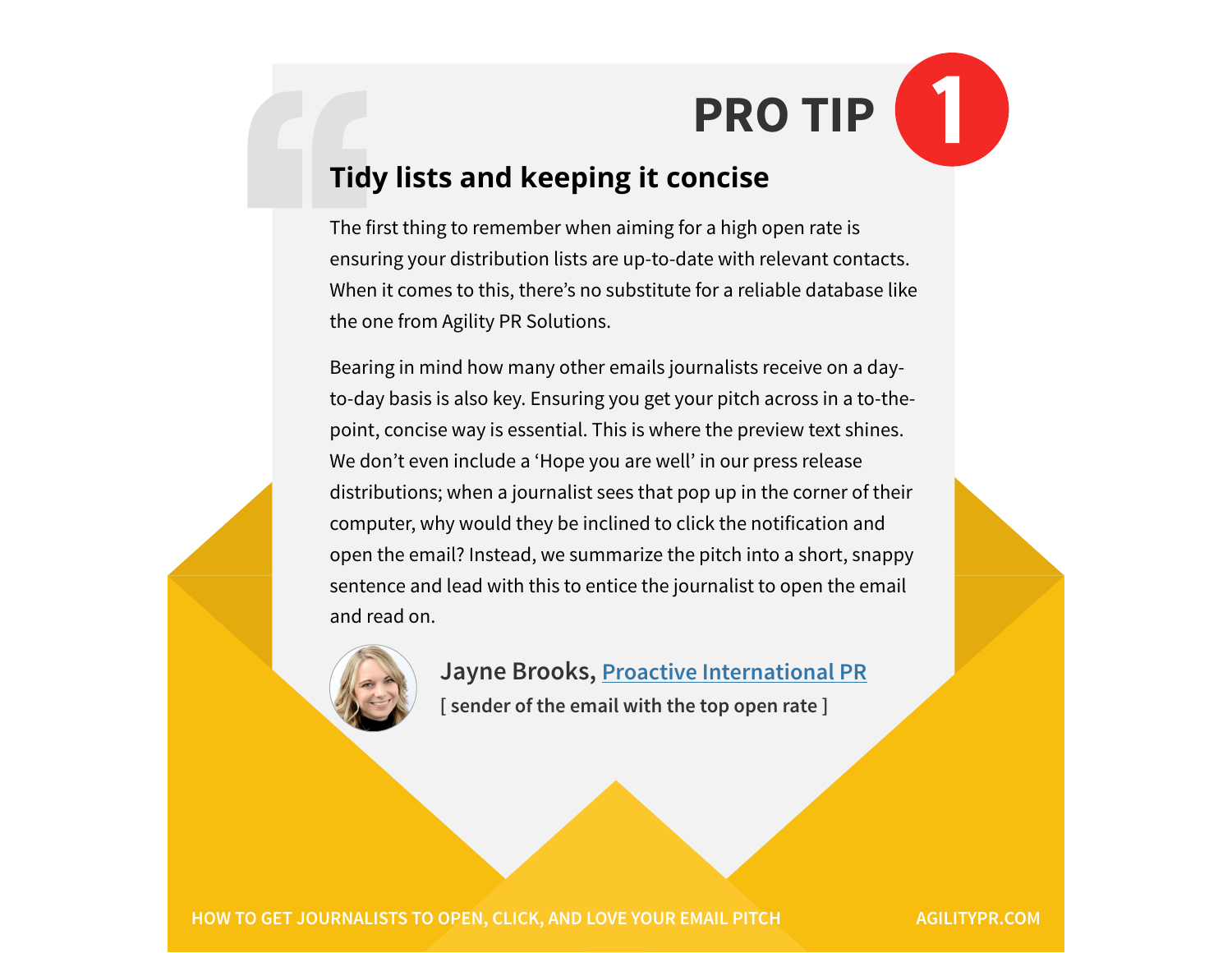## **SECTION 2: EMAILS WITH TOP CLICKTHROUGH RATES\***

### **Open rates are one thing — the crucial first step in gaining earned media coverage — but when your clickthrough rates start climbing, that's when you know you're doing something right.**

After identifying those email distributions with the highest clickthrough rates, we dove into their specifics, namely:

- **1**
- The day and time at which each was sent
- Was the email personalized and friendly, or a copy-and-paste of the press release? **2**
- How many links were included, and which types earned the most clicks **3**
- The length of the email **4**

What we found in the course of our analysis is that some of our clients are really freakin' good at enticing journos to click. Here's how you can be like them:

### \*See methodology on page 13.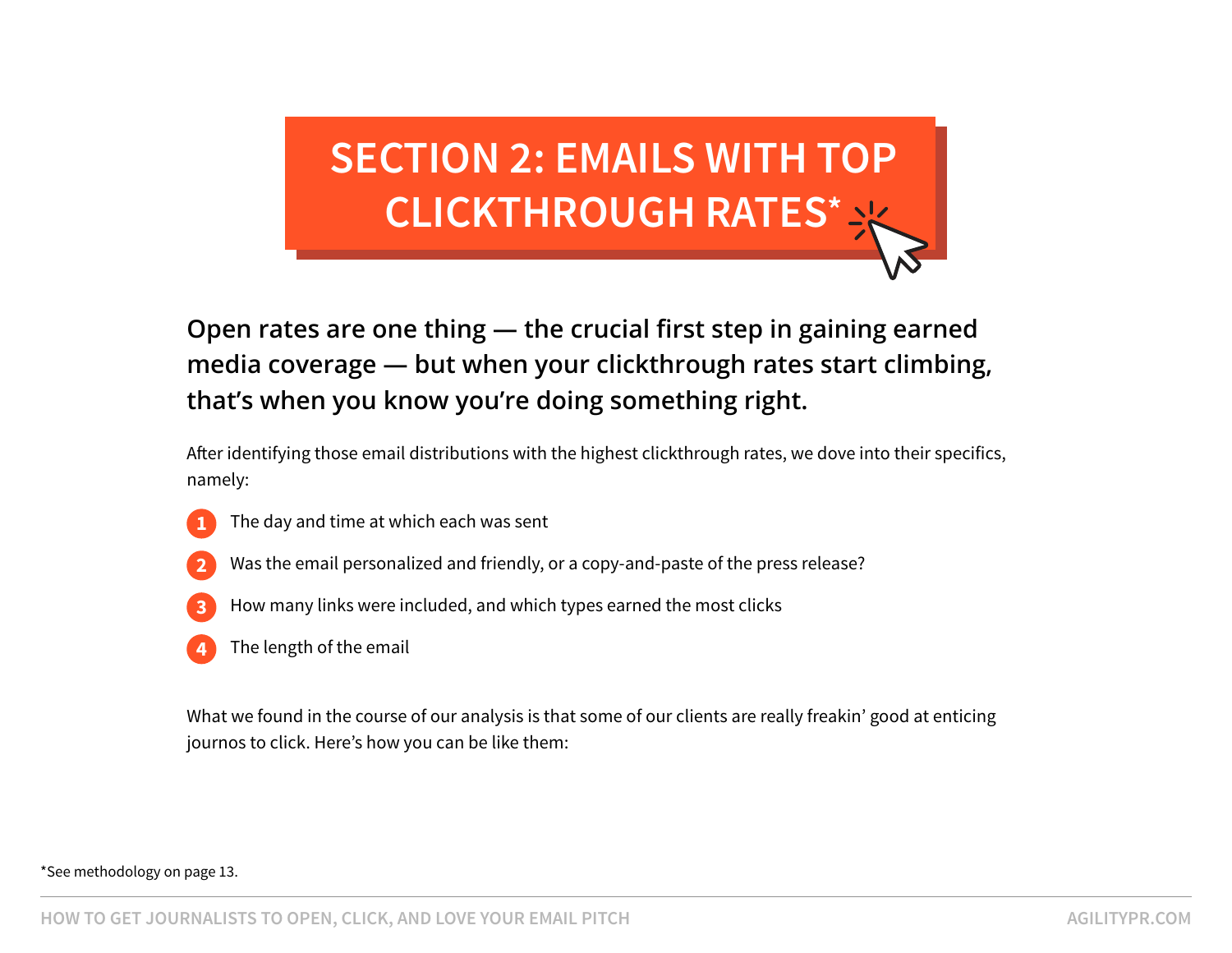## **4 WAYS TO IMPROVE YOUR CLICKTHROUGH RATES**

**1** They're sent on various days (duh), but Tuesday got the best results...BY FAR. In terms of time of day, the distributions with the most clicks were sent out around noon.

We're just telling you what we found, but middle of the day Tuesday seems like the right time for clicks.

 Copy-and-pasted releases made up more than threequarters of the top distributions. Turns out journalists and other influencers are busy, and don't necessarily need to be coddled. **2**

No need to be friendly, you can just send the release.

 The most common number of links present in these? Six and seven. And they only linked to three kinds of places: websites; YouTube (videos); Dropbox or Google Drive folders containing additional images or videos. Among the three types of links, clicks were quite evenly dispersed, though we did notice a slight preference for the Dropbox and Google Drive links. **3**

Link to a Dropbox or Google Drive folder that has high-res images and videos in it. Seriously.

### Modern Art Gallery Grand Opening Set For This Weekend





Philadelphia, PA (March 21) — The Pennsylvania Gallery of Modern Art will be opening its doors this Friday night. After three years of very hard work - wherein famed curator Emilio Bandalni was secured as the museum's inaugural director - the public will finally be welcome to see the state's greatest collection of modern painting and sculpture.

For high-resolution images of some of the pieces to be displayed, [follow this link to our](http://www.agilitypr.com)  [Dropbox folder.](http://www.agilitypr.com)

**<sup>4</sup>** ...

**2**

This one surprised us. The emails that earned the top click-through rates were longer than we anticipated, oftentimes clocking in at over 800 words. **4**

If you've got the info, go big. If not, keep it short. Best to let the nature of your distribution dictate.

**3**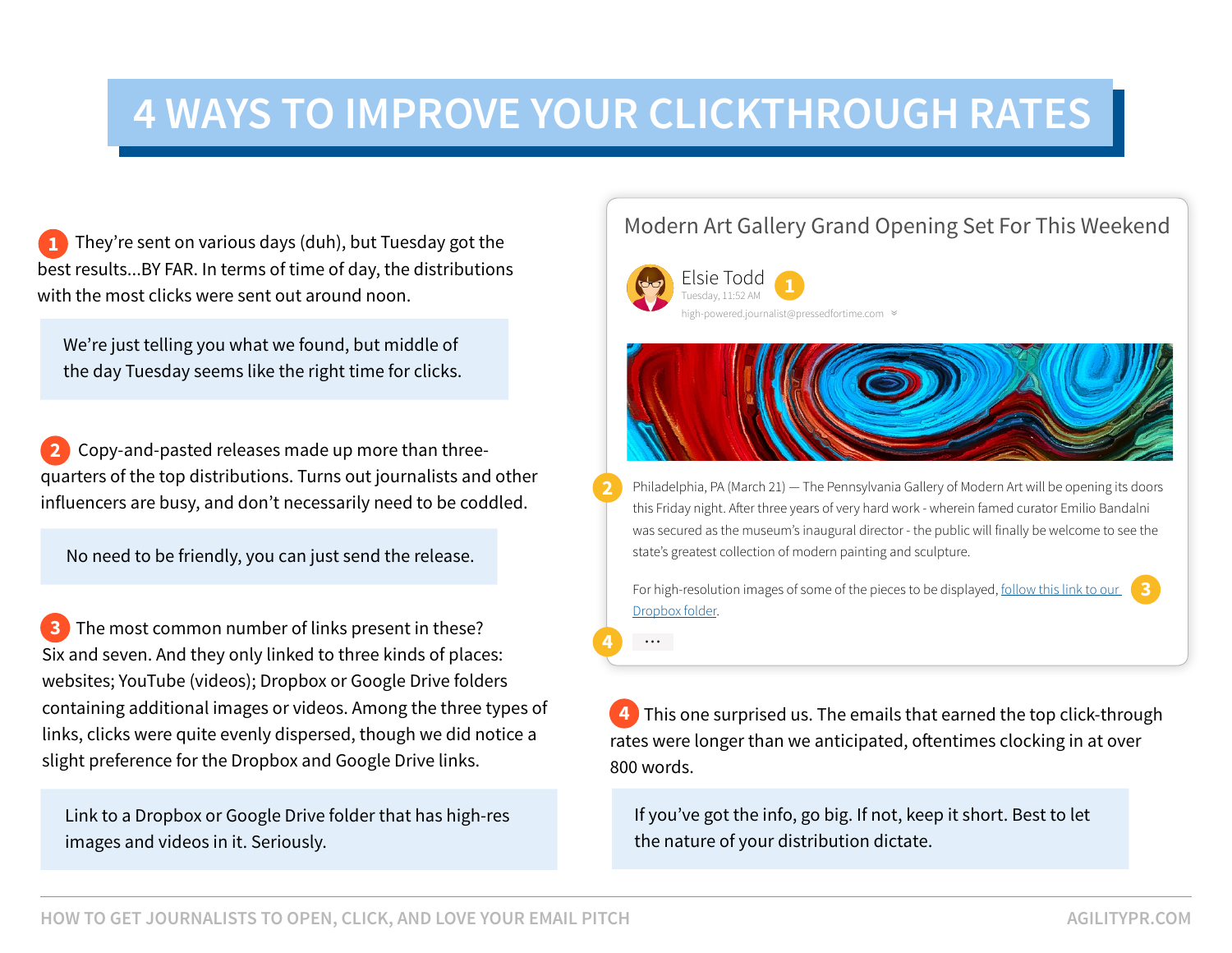### **Follow-ups are just as important as the initial pitch**

**PRO TIP**<br> **Follow-ups are just as important as t**<br> **initial pitch**<br>
Our team follows up with media contacts less than one w<br>
after sending the initial email distribution. Media contact<br>
are flooded with emails every day, Our team follows up with media contacts less than one week after sending the initial email distribution. Media contacts are flooded with emails every day, so your initial email may have been overlooked. Which is why follow-ups can be just as important as the initial pitch. Tracking opens and clicks is a fantastic way to make this step not just easier, but way more effective too. The fact that Agility has this functionality is just one of the reasons we're with them.



### **Emily Richett, [Richett Media](https://www.richettmedia.com/)**

**[ which had two of the top five click-through rates ]**

**2**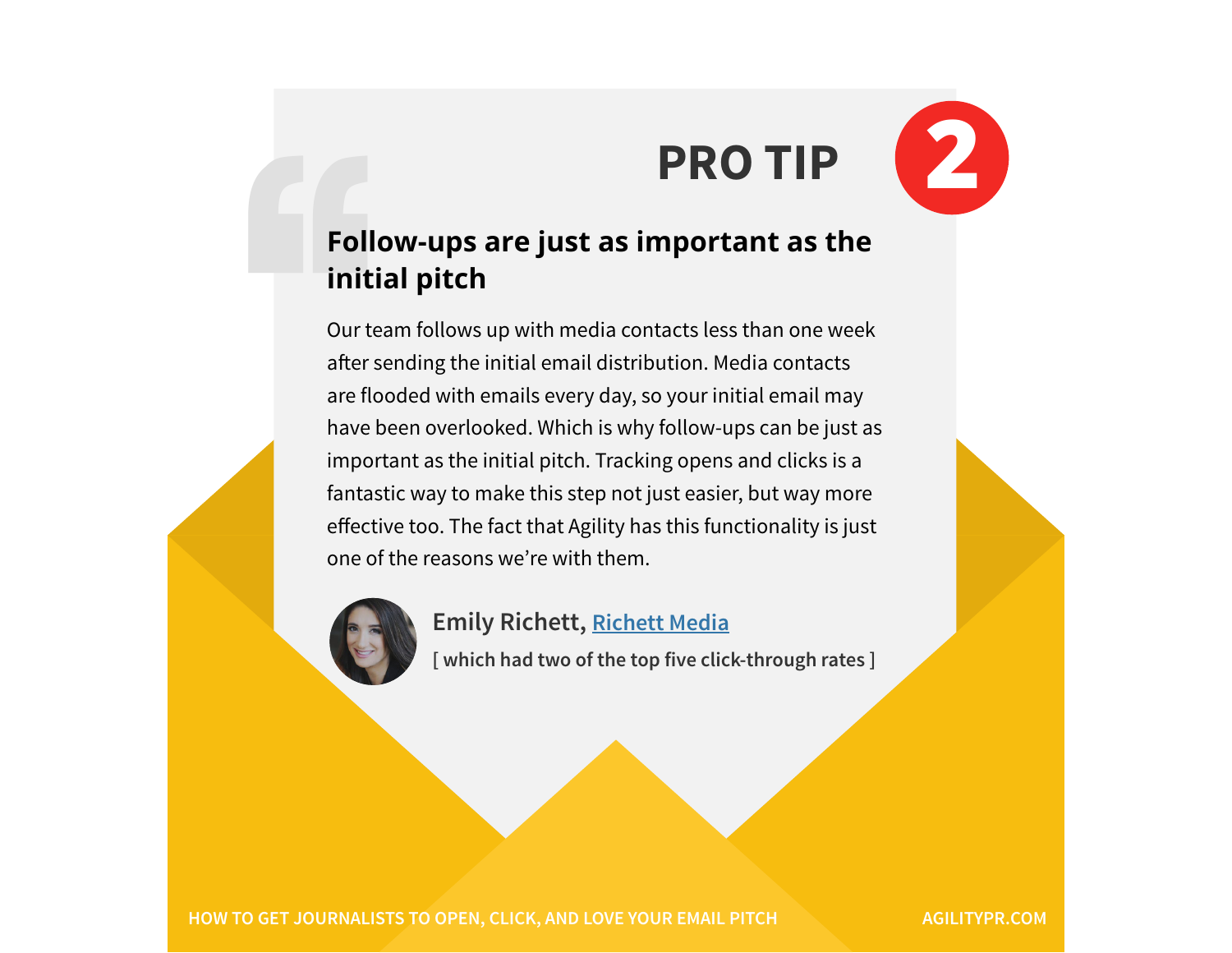## **SECTION 3: TOP-PERFORMING EMAILS**

We've been over what you need to do to get opens, and we've examined how to secure clicks, now it's time to take a look at a particular distribution that achieved both.

Behold that rarest of animals, the email pitch that gets opened AND clicked.



 **[SEE FULL EMAIL](https://content.agilitypr.com/hubfs/RoyalBallet-email.pdf)**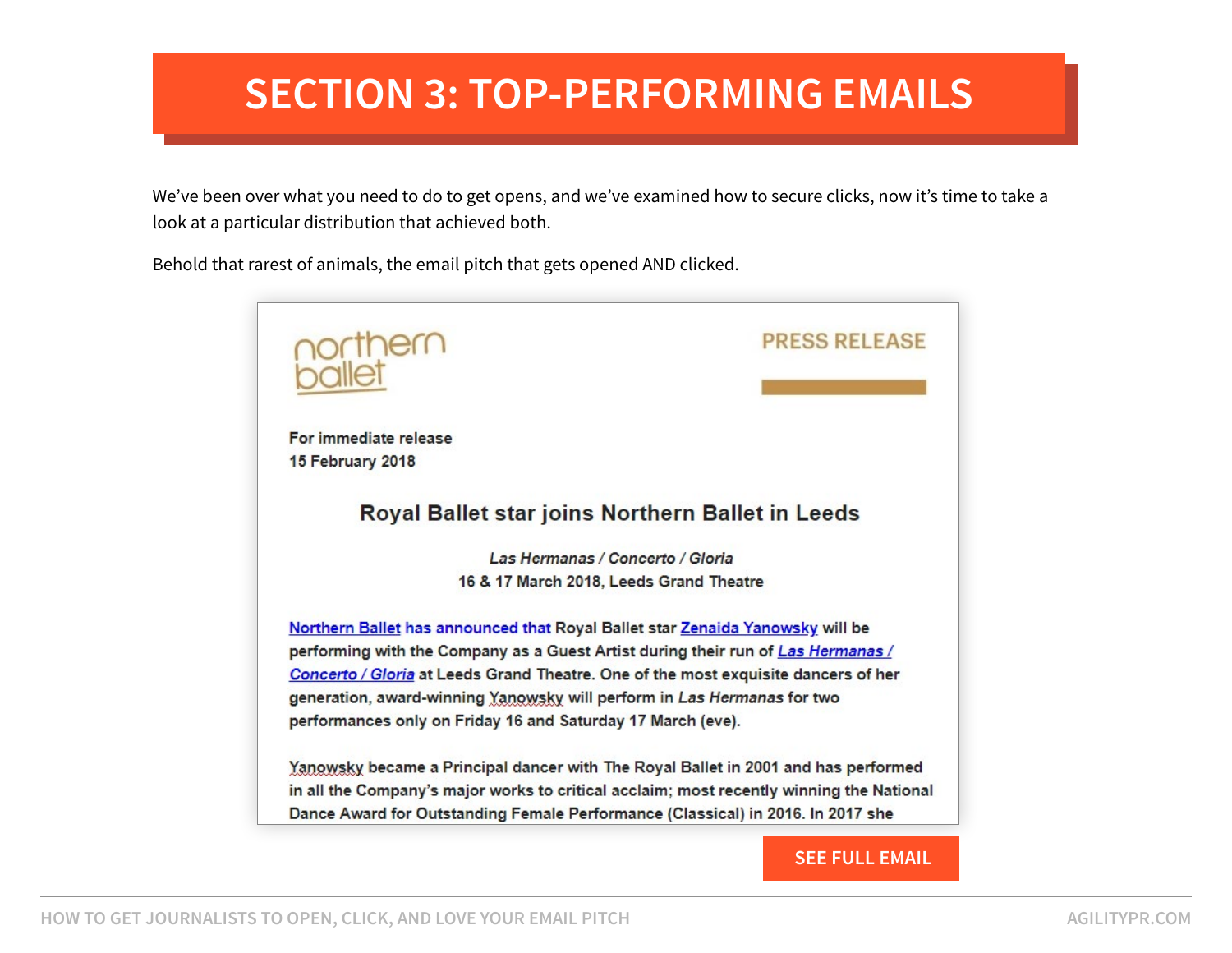### **On February 15, Northern Ballet sent this email to 177 journalists; not only was it opened by 78 of them (a whopping 44.1% open rate), but its links earned 57 unique clicks.**

Contrary to [studies](https://www.campaignmonitor.com/blog/email-marketing/2017/08/15-email-personalization-stats-might-surprise-you/) that claim email personalization improves both open and clickthrough rates, the email wasn't personalized yet still performed exceptionally well. In fact, very, very few of our top performing distributions were personalized.

Clocking in at 63 characters, the subject line is a masterclass: "Press Release: Royal Ballet star joins Northern Ballet in Leeds." It's concise and to the point, and contains a very nice hook: a Royal Ballet star will be performing locally.

Once the journalist has opened, they're confronted with a good amount of information on the star herself, as well as on the performances she will take part in. But Northern Ballet has done the smart thing and included links for those eager to learn more. And notice near the bottom, just above the "Notes to Editors"...that's a link to a Dropbox folder containing, as they say, "high resolution images for press use." Journalists love that.

Remember, they're atrociously busy and responsible not only for *writing* their articles, but for editing them, sourcing the imagery, and promoting them once they're published (because more and more, journalists are judged and rewarded based on shares and views). The point is, they can't spend even a minute scouring around for a good picture or video to accompany their story.

### **When you give them what they need, you make it easier for them to consider your pitch.**

Northern Ballet and the agencies whose distributions appeared at the top of our lists — The Cult PR, Proactive International PR, and Richett Media, among them — understand that better than most.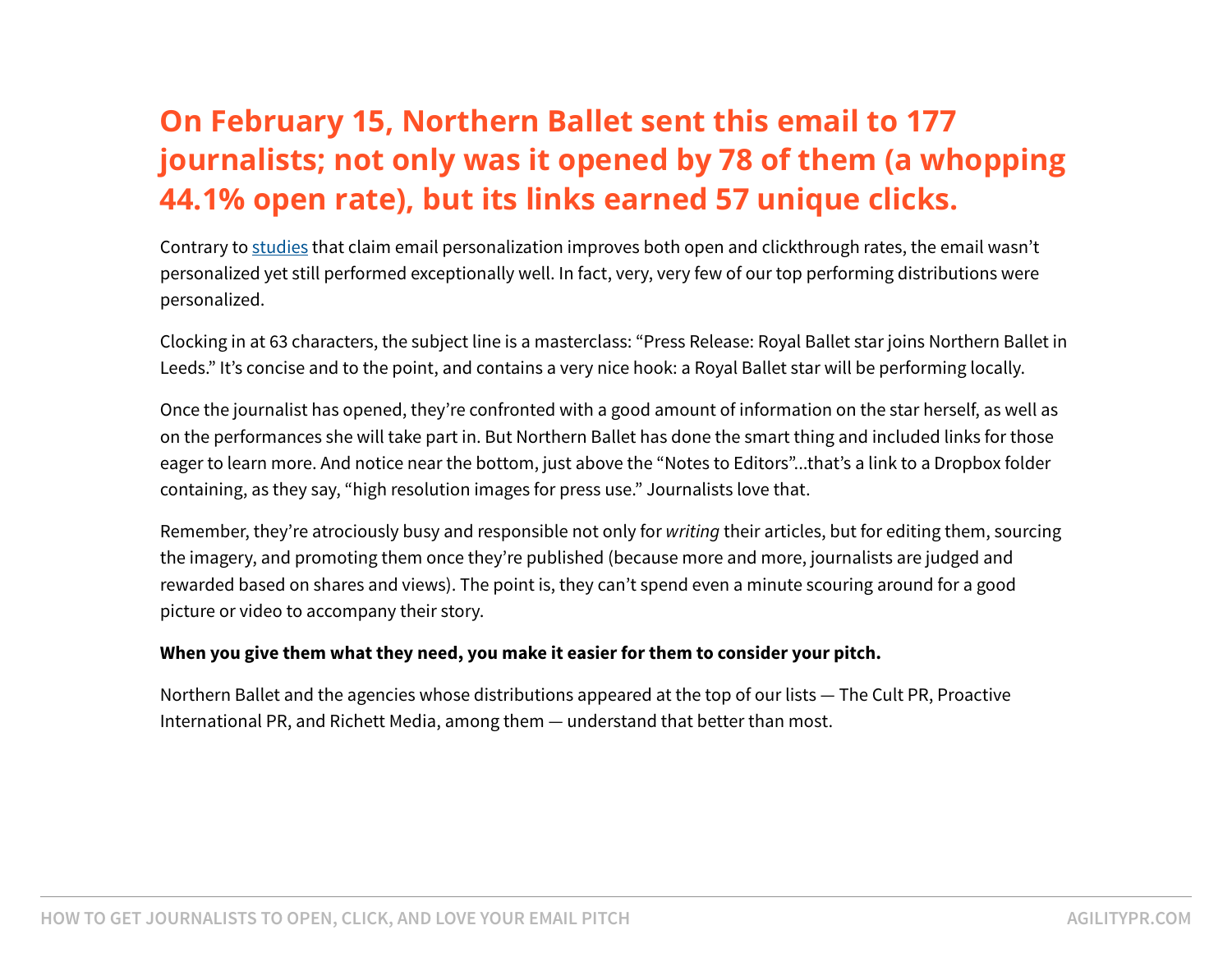**3**

### **Give them everything they need**

**PRO TIP**<br> **Give them everything they need**<br>
Journalists are time-poor and sometimes, even if they're interested in your pitch<br>
won't hear anything back. Just as likely is that a story falls through 10 minutes be<br>
deadline Journalists are time-poor and sometimes, even if they're interested in your pitch, you won't hear anything back. Just as likely is that a story falls through 10 minutes before deadline, a space in the magazine crops up, and yours could be in line to fill it.

If your email has everything they could possibly need to bash the story out in a rush, you're in luck. If they have to spend time chasing you for what they need, there's every chance you'll miss out.

Who, what, where, when, why are the obvious pieces of info you need to include, but you need to give them more. Is there a link for tickets? A quote from your client? How about high-res images in both landscape and portrait? Send a Dropbox link that's full of everything they could possibly need — a press release, every press-friendly image you've got, video files — chuck it all in to separated folders and send them the link.

Give them everything they need, except an excuse to pass over your story.



### **Matt Glass, [The Cult PR](http://thecultpr.co.uk/)**

**[ which had two of the overall top 10 performing emails ]**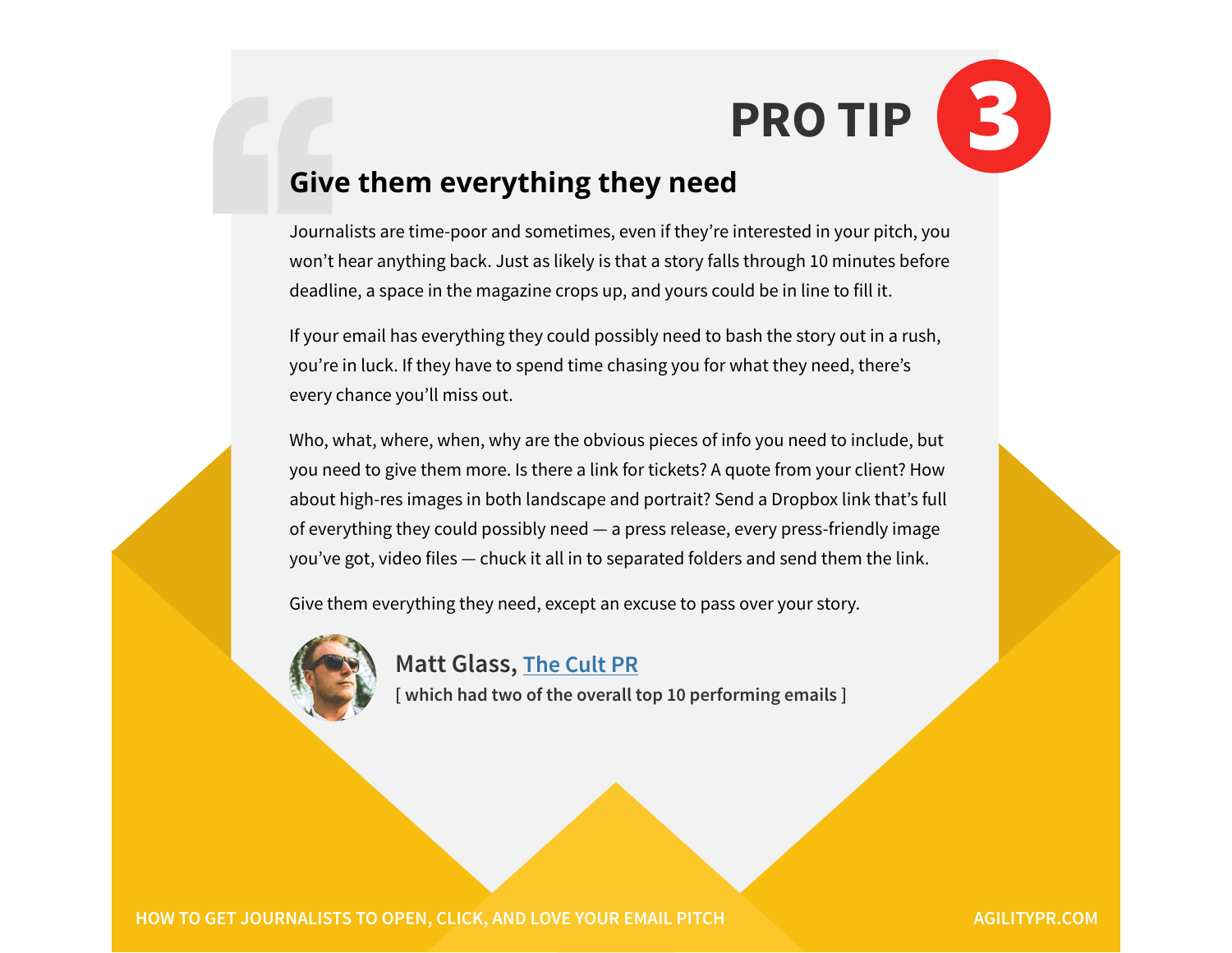### **Let's recap:**

Want opens? Send your email on Monday afternoon, from a personal email account, with a subject line between 60 and 75 characters. And, oh!, make that preview text tight and tasty.

Want clicks? Send a no-nonsense press release around midday on Tuesday. And — we can't stress this enough include a link to a Dropbox or Google Drive folder that contains all the worldly goodies you could ever imagine a journalist needing in order to give your story the coverage it deserves.

But none of this matters a lick if you don't have good, reliable contact info for the journalists and influencers you want to reach. Of course, you can guess at email addresses, [like Drift did,](https://www.drift.com/seeking-wisdom/) or you can use a top-tier [media database](https://www.agilitypr.com/media-database-ultimate-guide/). It's our professional and biased opinion that you go the database route.

The [Agility media database](https://www.agilitypr.com/our-solutions/media-database/) has been recognized as an industry leader by G2 Crowd and is top-rated by our users for how easy it makes finding and connecting with journalists. Search by keyword, beat, media type, location, or even track social conversations that matter to your brand to find the people most likely to spread your message. Once you've got 'em, simply add them to a media list and send your distribution from right in the platform. It couldn't be easier.

To see just how simple and effective Agility can be, take a quick video tour of our media database. We think you'll be glad you did.

### **[TAKE THE VIDEO TOUR!](https://go.agilitypr.com/agility-tour/)**